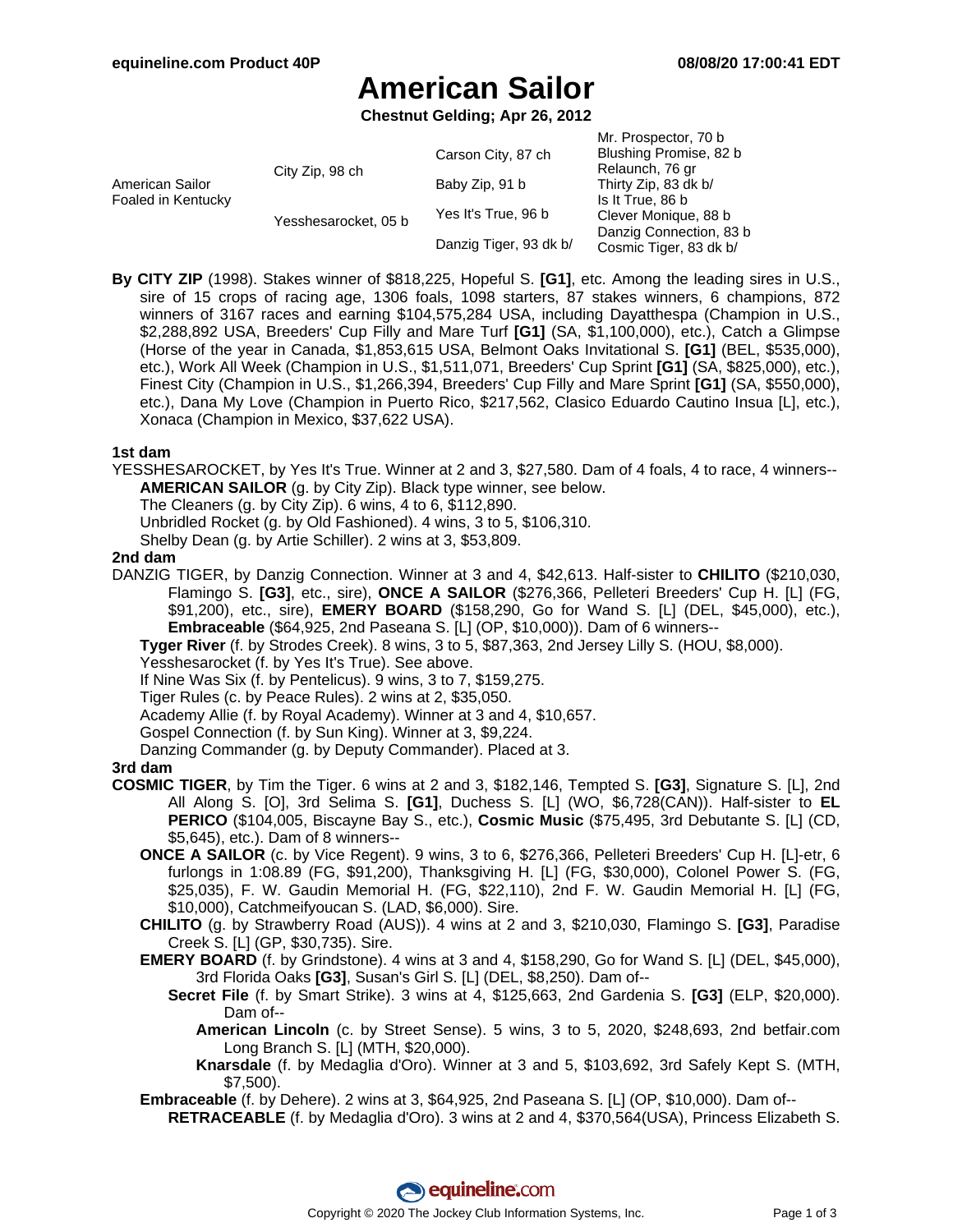### **American Sailor**

**Chestnut Gelding; Apr 26, 2012**

-R (WO, \$150,000(CAN)), 2nd Ontario Lassie S. -R (WO, \$30,000(CAN)), Muskoka S. -R (WO, \$25,000(CAN)), 3rd Alywow S. [L] (WO, \$12,650(CAN)), Ruling Angel S. [L] (WO, \$12,650(CAN)). Dam of--

- **ANOTHER MIRACLE** (c. by American Pharoah). 3 wins at 2 and 3, 2020, \$263,750, Skidmore S. (SAR, \$55,000), My Frenchman S. (MTH, \$45,000), 3rd Breeders' Cup Juvenile Turf Sprint **[G2]** (SA, \$90,000).
- **MARITIME PASSION** (f. by Stormy Atlantic). 2 wins in 3 starts at 2, \$133,761(USA), Shady Well S. -R (WO, \$90,000(CAN)), 3rd Ontario Debutante S. [L] (WO, \$22,000(CAN)). Dam of--
	- **PASSION FOR ACTION** (c. by Speightstown). 6 wins, 2 to 4, \$628,519(USA), Highlander S. **[G2]** (WO, \$144,000(CAN)), Vigil S. **[G3]** (WO, \$108,000(CAN)), Jacques Cartier S. [L] (WO, \$90,000(CAN)), Cup and Saucer S. -R (WO, \$150,000(CAN)), 2nd Kennedy Road S. **[G2]** (WO, \$48,000(CAN)), etc.
	- **Maritime Pulpit** (g. by Pulpit). 7 wins, 3 to 6, \$192,251(USA), 3rd Clarendon S. -R (WO, \$16,500(CAN)).
- Jealous and Jaded (f. by Jade Hunter). Winner at 3, \$8,215. Dam of--
	- **PAYTON D'ORO** (f. by Medaglia d'Oro). 6 wins at 3 and 4, \$573,035, Black-Eyed Susan S. **[G2]** (PIM, \$90,000), Remington Park Oaks [L] (RP, \$120,000), Bayakoa S. [L] (OP, \$60,000), Instant Racing S. [L] (OP, \$45,000), 2nd Ogden Phipps H. **[G1]** (BEL, \$50,000), etc. Producer.
	- **Maracuya** (f. by Big Brown). 3 wins in 6 starts at 3, \$155,035, 2nd Catinca S. (BEL, \$20,000). Producer.
	- Indivia (f. by Tiznow). Winner at 3, \$43,925. Dam of--
		- **Tiz Mischief** (c. by Into Mischief). Winner at 2 and 3, \$217,342, 2nd Kentucky Jockey Club S. **[G2]** (CD, \$36,800), Matt Winn S. **[G3]** (CD, \$19,800), 3rd Holy Bull S. **[G2]** (GP, \$33,600).
- Danzig Tiger (f. by Danzig Connection). See above.
- Dixton (c. by Dixieland Band). 3 wins at 2 and 5 in NA and ENG, \$24,043 (USA). Sire.
- De Tiger (c. by Shadeed). 2 wins at 3, \$14,993.
- Music Doll (f. by Stop the Music). Placed at 2 and 3 in MEX. Producer.

#### **4th dam**

- COSMIC LAW, by Delta Judge. Winner at 4, \$5,635. Half-sister to **SILENT WHITE** (\$155,097, Redbud H. (RP, \$19,638), etc.), **Bushwood** (\$42,478 (USA), 3rd Prix Omnium II [L], etc.). Dam of 7 winners, including--
	- **COSMIC TIGER** (f. by Tim the Tiger). Black type winner, see above.
	- **EL PERICO** (c. by Drone). 7 wins, 2 to 4, \$104,005, Biscayne Bay S., 2nd Carry Back S., 3rd Gulfstream Sprint Championship H.
	- **Cosmic Music** (f. by Palace Music). 3 wins at 2 and 4, \$75,495, 3rd Debutante S. [L] (CD, \$5,645), Cottonwood S. [L] (ELP, \$6,100).
	- Codetogo (f. by Lost Code). Winner at 3, \$11,250.
		- **CEDAR KNOLLS** (f. by Broad Brush). 6 wins at 3 and 4, \$312,648, Dearly Precious S. (MTH, \$27,000), 2nd Gallant Bloom H. **[G2]**, Duchess S. **[G3]**, Klassy Briefcase S. [L] (MTH, \$10,000), Bouwerie S. -R (BEL, \$16,330), etc.
	- Heavenly Storm (f. by Storm Bird). Placed at 2, \$3,945.
	- **=Henessy (GER)** (g. by =Alkalde (GER)). 9 wins, 2 to 9 in GER, \$53,067 (USA), 2nd Preis der Dusseldorfer Immobilienwirtschaft [L], 3rd 45 Orakel der Dreijahrigen [L].
	- Hawaiian Joss (f. by \*Hawaii). Unraced.
		- **ALPHABULOUS** (f. by Alphabatim). 6 wins, 2 to 5, \$262,938, Gardenia H. **[G3]**, 2nd Jersey Belle Breeders' Cup S. (GS, \$6,630), Cherry Blossom S. (GS, \$6,498), Bryn Mawr S. (PHA, \$5,780), 3rd Delaware H. **[G2]**, etc.
			- **=Bugsy** (c. by York Minster). 5 wins at 3 in VEN, 2nd Premio Millard F. Ziadie [L], 3rd Premio Gobernador del Distrito Federal [L], Premio John Boulton [L].
- RACE RECORD for American Sailor: At 2, two wins in 4 starts; at 3, once 2nd, once 3rd; at 4, four wins (Bucharest Turf Sprint S. (HOU, \$30,000)); at 5, three wins, 4 times 2nd (West Virginia Legislature Chairman's Cup S. (MNR, \$15,000), Bucharest Turf Sprint S. (HOU, \$10,000)), once 3rd; at 6, one win, twice 2nd (Frontier Utilities Turf Sprint S. (HOU, \$15,000)), once 3rd (Turf Dash S. [L] (TAM, \$7,500)); at 7, three wins, once 2nd (Frontier Utilities Turf Sprint S. (HOU, \$15,000)); at 8, 2020, two